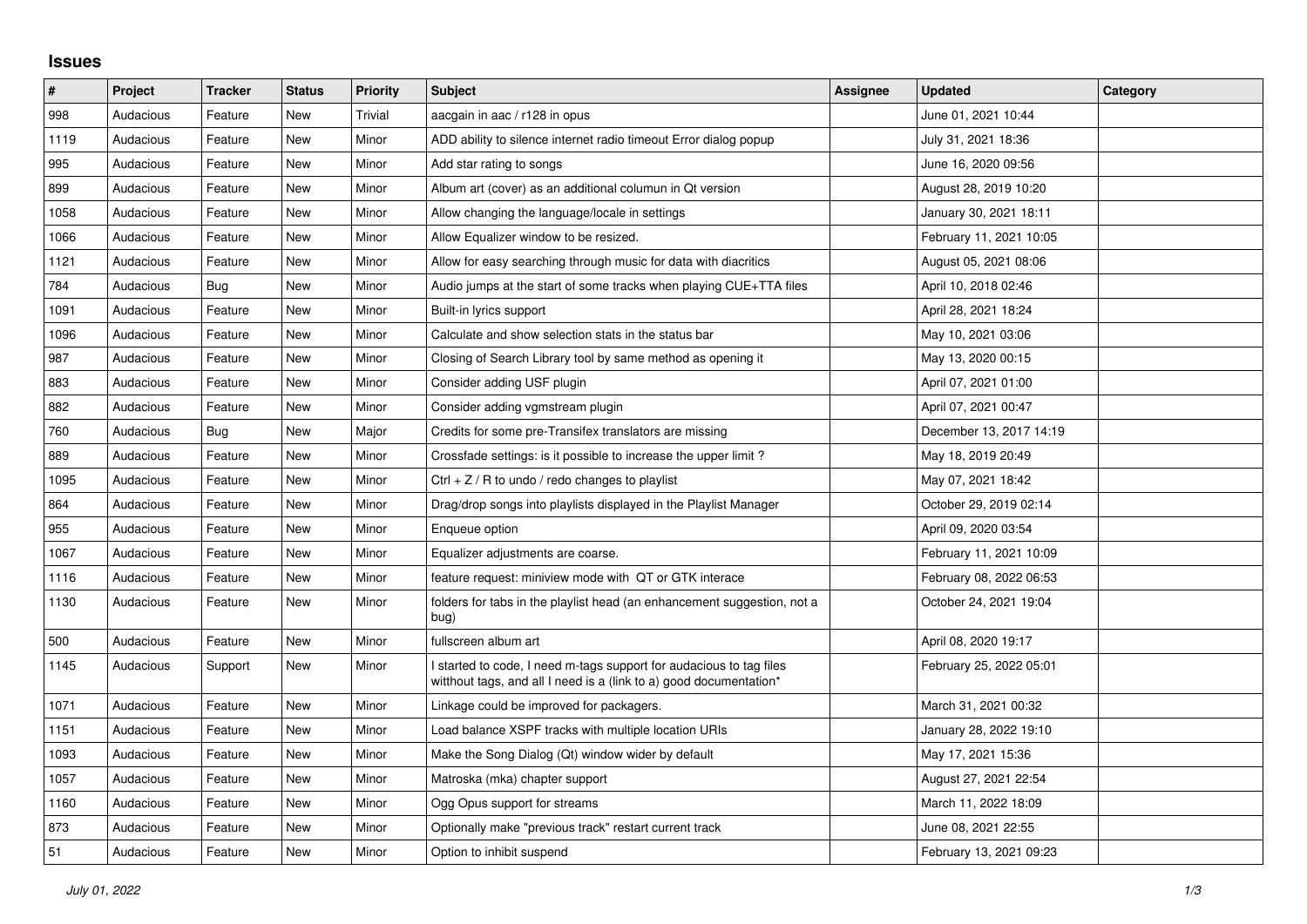| $\vert$ # | Project   | <b>Tracker</b> | <b>Status</b> | <b>Priority</b> | <b>Subject</b>                                                                                      | <b>Assignee</b> | <b>Updated</b>           | Category            |
|-----------|-----------|----------------|---------------|-----------------|-----------------------------------------------------------------------------------------------------|-----------------|--------------------------|---------------------|
| 924       | Audacious | Feature        | New           | Minor           | Option to replace playlist contents by drag and drop                                                |                 | December 02, 2019 20:15  |                     |
| 1099      | Audacious | Feature        | New           | Minor           | Per-track ReplayGain shouldn't be enabled by default                                                |                 | May 09, 2021 13:41       |                     |
| 1048      | Audacious | Feature        | New           | Minor           | PipeWire support                                                                                    |                 | May 04, 2022 19:36       |                     |
| 1170      | Audacious | Feature        | New           | Minor           | Playback mode button                                                                                |                 | April 22, 2022 16:01     |                     |
| 1154      | Audacious | Support        | New           | Minor           | Playlist column Headers                                                                             |                 | March 06, 2022 16:06     |                     |
| 907       | Audacious | Feature        | New           | Minor           | QtNetwork-based HTTP client                                                                         |                 | October 26, 2019 13:41   |                     |
| 996       | Audacious | Feature        | New           | Minor           | Refine playlists when searching (search all playlists)                                              |                 | June 16, 2020 09:58      |                     |
| 918       | Audacious | Feature        | New           | Minor           | Replace libguess with libuchardet                                                                   |                 | November 19, 2019 05:50  |                     |
| 1097      | Audacious | Feature        | New           | Minor           | Replace the volume button with a horizontal scale                                                   |                 | May 17, 2021 00:21       |                     |
| 1013      | Audacious | Feature        | New           | Minor           | Request re Album Art using music file metatag                                                       |                 | August 03, 2020 22:48    |                     |
| 1092      | Audacious | Feature        | New           | Minor           | Reread metadata on play option                                                                      |                 | April 30, 2021 03:35     |                     |
| 1148      | Audacious | Feature        | New           | Minor           | Save the dimensions of the open-file dialogue window                                                |                 | January 18, 2022 14:43   |                     |
| 1131      | Audacious | Feature        | New           | Minor           | Selection of songs via selection field/bar (as in Clementine)                                       |                 | October 31, 2021 12:41   |                     |
| 973       | Audacious | <b>Bug</b>     | New           | Minor           | "snd_pcm_recover failed" alsa error and "String leaked" warnings                                    |                 | August 28, 2021 08:52    |                     |
| 1047      | Audacious | Feature        | New           | Minor           | Stop playing after any chosen track                                                                 |                 | December 29, 2020 01:23  |                     |
| 956       | Audacious | Feature        | New           | Minor           | Stream to chromecast                                                                                |                 | January 11, 2021 01:19   |                     |
| 908       | Audacious | Feature        | New           | Minor           | Use QtXml instead of libxml2                                                                        |                 | October 26, 2019 14:21   |                     |
| 870       | Audacious | Feature        | New           | Minor           | View > Show Playlist and View > Show Playback Controls                                              |                 | November 15, 2021 22:48  |                     |
| 1011      | Audacious | Feature        | New           | Minor           | Visible separator of folders in the playlist                                                        |                 | July 18, 2020 16:10      |                     |
| 1134      | Audacious | Feature        | New           | Minor           | Web interface remote control                                                                        |                 | November 04, 2021 06:57  |                     |
| 1164      | Audacious | Support        | New           | Minor           | Wheel mouse on tray icon do not change volume / context windows do<br>not appear (with cover)       |                 | March 19, 2022 13:17     |                     |
| 196       | Audacious | <b>Bug</b>     | New           | Minor           | Wrong channel map when doing surround playback                                                      |                 | April 13, 2021 03:48     |                     |
| 1161      | Audacious | Support        | New           | Major           | Wrong language                                                                                      |                 | March 16, 2022 17:46     |                     |
| 1101      | Audacious | Feature        | New           | Major           | Please add media shortcut keys for Windows 10                                                       |                 | December 03, 2021 16:31  | win32               |
| 859       | Audacious | <b>Bug</b>     | New           | Minor           | wsz skins cannot be used on Windows                                                                 |                 | January 01, 2020 02:48   | win32               |
| 975       | Audacious | <b>Bug</b>     | New           | Minor           | Segfault/leak on exit with streamtuner enabled                                                      | Ariadne Conill  | May 01, 2020 00:17       | plugins/streamtuner |
| 969       | Audacious | Feature        | New           | Minor           | streamtuner plugin: Please add column-sortability, or at least sort<br>alphabetically by 1st column |                 | June 16, 2020 09:54      | plugins/streamtuner |
| 1088      | Audacious | Feature        | New           | Minor           | plugin: status icon: ADD option to select tray mouse Middle Click action                            |                 | April 11, 2021 12:05     | plugins/statusicon  |
| 943       | Audacious | Feature        | New           | Minor           | Being able to add several folders to the library, and arrange that<br>Audacious recognizes symlinks |                 | March 23, 2020 15:41     | plugins/search tool |
| 1106      | Audacious | <b>Bug</b>     | New           | Minor           | Could not communicate with last.fm: Error in the HTTP2 framing layer.                               |                 | June 15, 2021 21:30      | plugins/scrobbler2  |
| 429       | Audacious | Feature        | New           | Minor           | Please enable scrobbling to libre.fm in Scrobbler 2.0                                               |                 | September 02, 2019 10:35 | plugins/scrobbler2  |